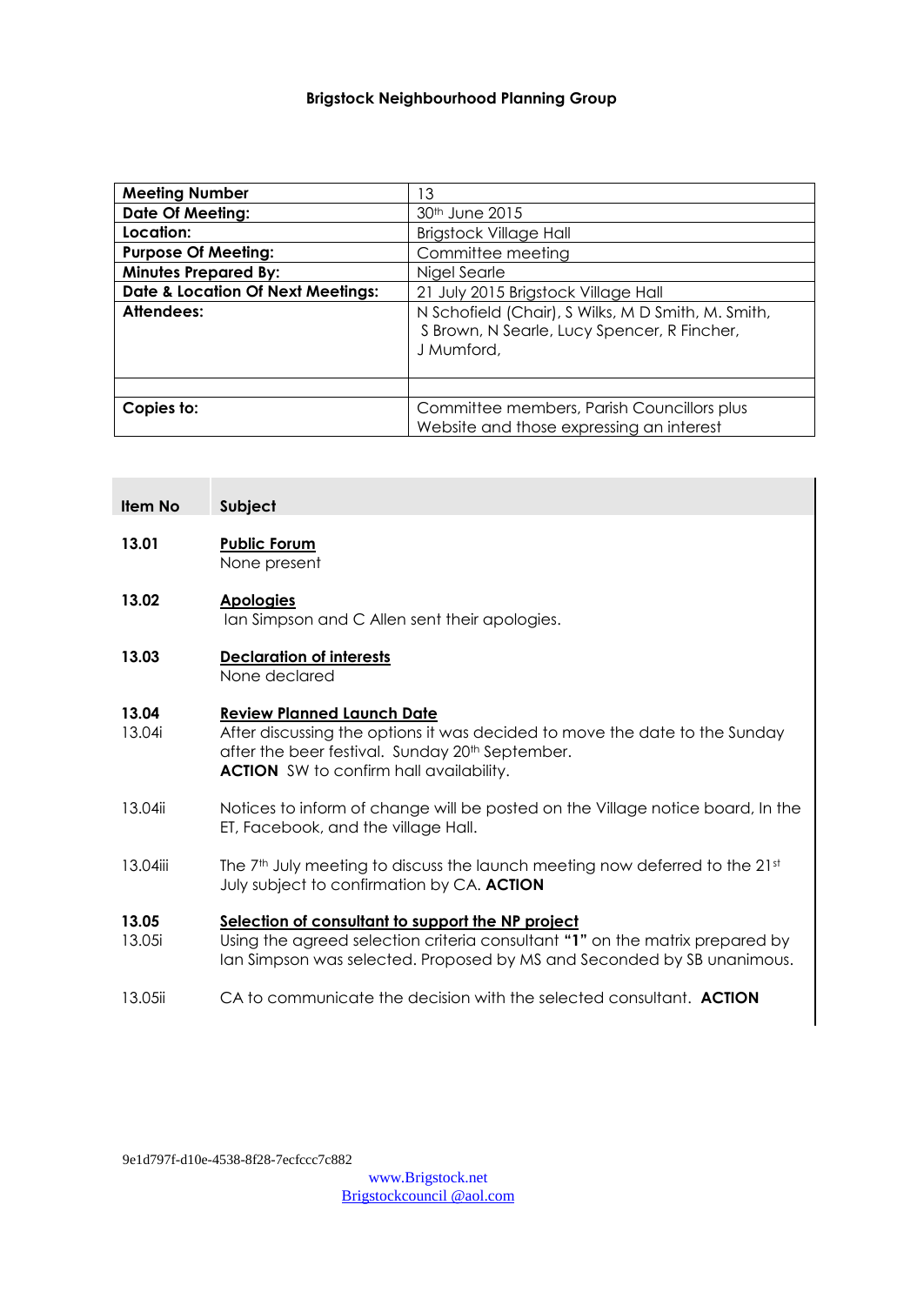### **Brigstock Neighbourhood Planning Group**

### **13.06 Correspondence**

For the meeting records the Parish Council have been contacted by land owners/agents wishing to register interest to potential development sites.

The committee commented that should the Parish Council be contacted regarding availability of land for development the request/s should be directed to the Neighbourhood Plan Committee in the first instance.

#### **13.07 AOB**

- 13.07i It was agreed that the project should have a logo based on the initials ONP Our Neighbourhood Plan SW to design **ACTION**
- 13.07ii Letter to local businesses to be circulated when launch date (*confirmed and set in concrete)* **ACTION LS**
- 13.07iii It was agreed that the flyer circulated to all houses would also include the questionnaire **ACTION SW**

#### **13.08 Date of next meeting**

21<sup>st</sup> July in the village hall meeting room @ 7:30

9e1d797f-d10e-4538-8f28-7ecfccc7c882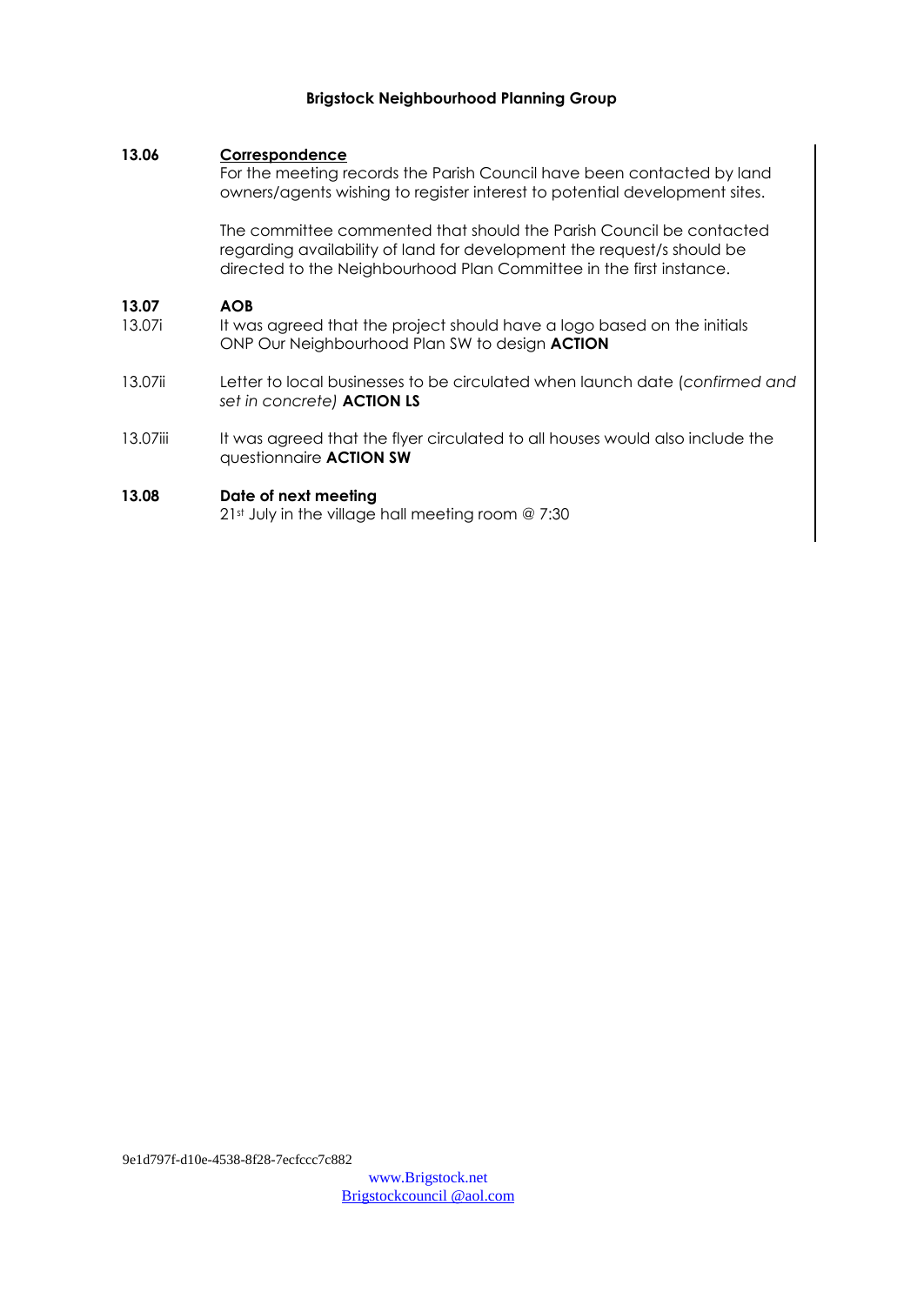| Ref        | <b>Completed Actions</b>                                                                                                                                                                                                                                                                     |                                                                                | Resp                     | Due by      |
|------------|----------------------------------------------------------------------------------------------------------------------------------------------------------------------------------------------------------------------------------------------------------------------------------------------|--------------------------------------------------------------------------------|--------------------------|-------------|
| 12.04ia    | Responses received from the three consultants<br>ask to tender. CA to e-mail copies of<br>submissions that are to be treated as<br>commercially sensitive and should NOT to be<br>re-circulated. ACTION CA                                                                                   | June Documents circulated                                                      | CA                       | 24/06/2015  |
| 12.04ib    | The quotation should be studied and ranked<br>based on a parameter matrix including<br>Experience, Locality, Price, Presentation and<br>insurance. ACTION IS to provide a matrix<br>template. All to respond by Friday 26th                                                                  | June Template circulated                                                       | IS/<br>All to<br>respond | 26/06/2015  |
| 12.04ic    | In order to assist the completion of the matrix<br>NPS will supply a cost comparison for each<br>consultant from the data they supplied.<br><b>ACTION NPS</b>                                                                                                                                | June NPS provided cost comparison                                              | <b>NPS</b>               | 25/06/2015  |
| 12.04id    | Telephone contact should be made with the<br>organisations the consultants have supported<br>to establish if there has been any issues<br><b>ACTION NJS</b>                                                                                                                                  | June NJS contacted organisations consultant supported<br>and reported comments | <b>NJS</b>               | 25/06/2015  |
| 10.09      | Launch date It was proposed that subject to<br>the hall being available this should be on the<br>19th July 2 till 5. SW to check availability<br><b>ACTION Subsequent to the meeting SW has</b><br>confirmed that the hall is booked for that date<br>and suggests the 12 <sup>th</sup> July |                                                                                | <b>SW</b>                | 19/05/2015  |
| 12.04iiiia | LS circulated a letter intended to make local<br>businesses aware of the programme and to<br>solicit there views/contribution. LS also<br>circulated a list of village businesses, would the<br>group please review this and e-mail LS with<br>any additions. ACTION ALL                     |                                                                                | <b>ALL</b>               | <b>ASAP</b> |
|            |                                                                                                                                                                                                                                                                                              |                                                                                |                          |             |
|            |                                                                                                                                                                                                                                                                                              |                                                                                |                          |             |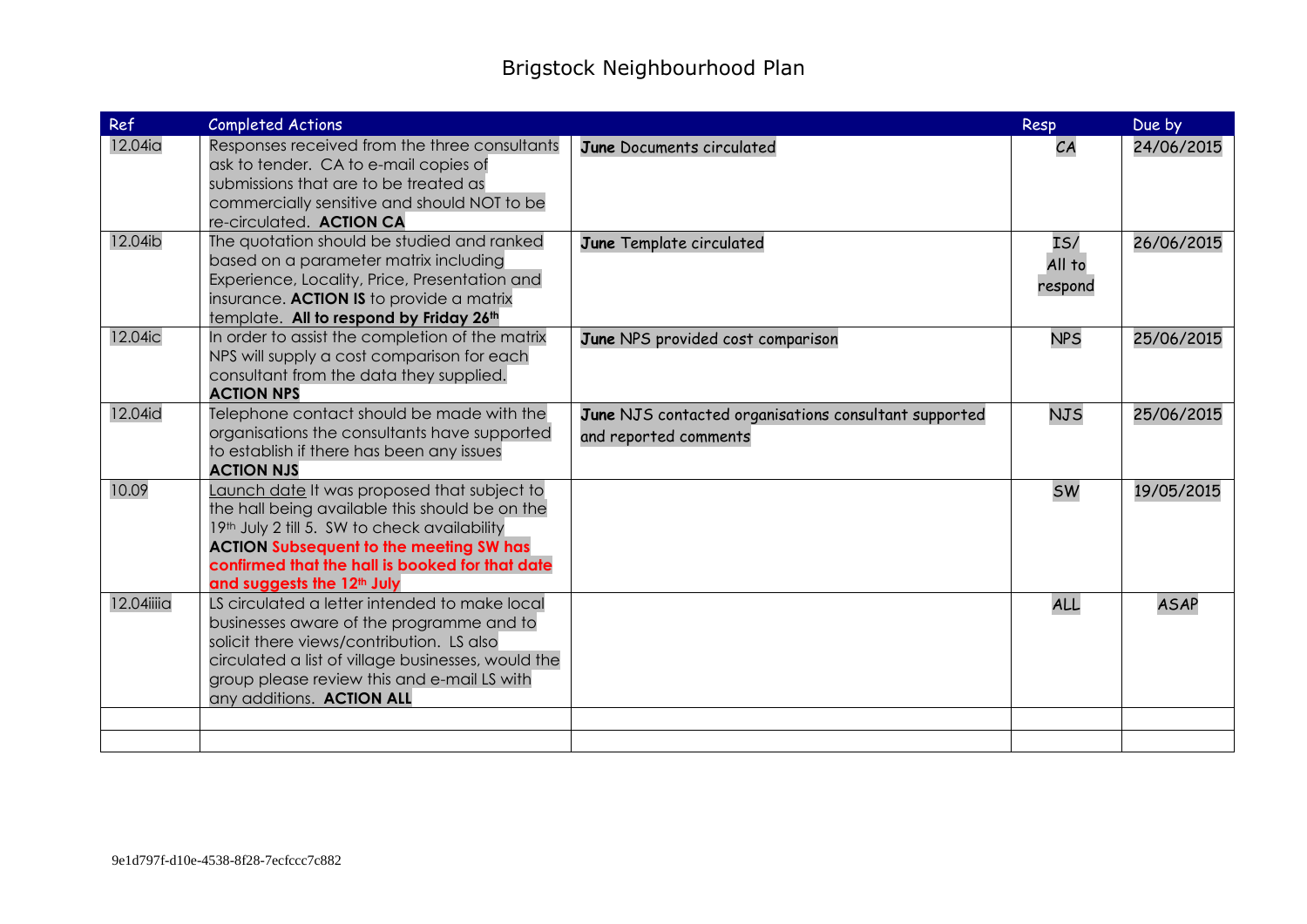| Ref        | <b>Outstanding Actions</b>                                                                  |                 | Resp       | Due by     |
|------------|---------------------------------------------------------------------------------------------|-----------------|------------|------------|
| 5.06iii    | Try to collect as many e-mail addresses from<br>residents so we can start communicating via | Very slow start | CA         | 31-03-2015 |
|            | Brigstock News. Offer a prize. ACTION CA                                                    |                 |            |            |
| 5.07iiii   | CA to start looking at funding application                                                  | In progress     | CA         | 31-03-2015 |
|            | forms. ACTION CA                                                                            |                 |            |            |
| 12.04iic   | To try and improve the response it was                                                      |                 | <b>RF</b>  | ASAP       |
|            | suggested there should be a link to the                                                     |                 |            |            |
|            | questionnaire circulated with the school                                                    |                 |            |            |
|            | routine information text. ACTION RF                                                         |                 |            |            |
| 12.04iiib  | There was a need for smaller maps (A3) similar                                              |                 | ALL        |            |
|            | to those in the Core Spatial Strategy and                                                   |                 |            |            |
|            | ARNOT plan. It those requiring maps inform                                                  |                 |            |            |
|            | NJS of the plan and page numbers he will                                                    |                 |            |            |
|            | arrange for these to be e-mailed. ACTION ALL                                                |                 |            |            |
| 12.04va    | SW to design posters and flyers <b>ACTION SW</b>                                            |                 | <b>SW</b>  | 30/06/2015 |
| 12.04vb    | Once consultant chosen get advice on the                                                    |                 | CА         | 07/06/2015 |
|            | meeting <b>ACTION CA</b>                                                                    |                 |            |            |
| $12.04$ vc | Invite D Ray to attend <b>ACTION NPS</b>                                                    |                 | <b>NPS</b> | 07/06/2015 |
| 12.04vd    | Obtain (if available) Supportive maps to show                                               |                 | JM         | 07/06/2015 |
|            | recent village development ACTION JM                                                        |                 |            |            |

| Ref      | New Actions                                            | Resp      | Due by     |
|----------|--------------------------------------------------------|-----------|------------|
| 13.05ii  | CA to communicate the decision with the                | CA        | 21/07/2015 |
|          | selected consultant. ACTION                            |           |            |
| 13.04    | Review Planned Launch Date After discussing            | <b>SW</b> | 21/07/2015 |
|          | the options it was decided to move the date            |           |            |
|          | to the Sunday after the beer festival. Sunday          |           |            |
|          | 20 <sup>th</sup> September.                            |           |            |
|          | ACTION SW to confirm hall availability                 |           |            |
| 13.04iii | The 7 <sup>th</sup> July meeting to discuss the launch | CA        | 21/07/2015 |
|          | meeting now deferred to the 21st July subject          |           |            |
|          | to confirmation by CA. ACTION                          |           |            |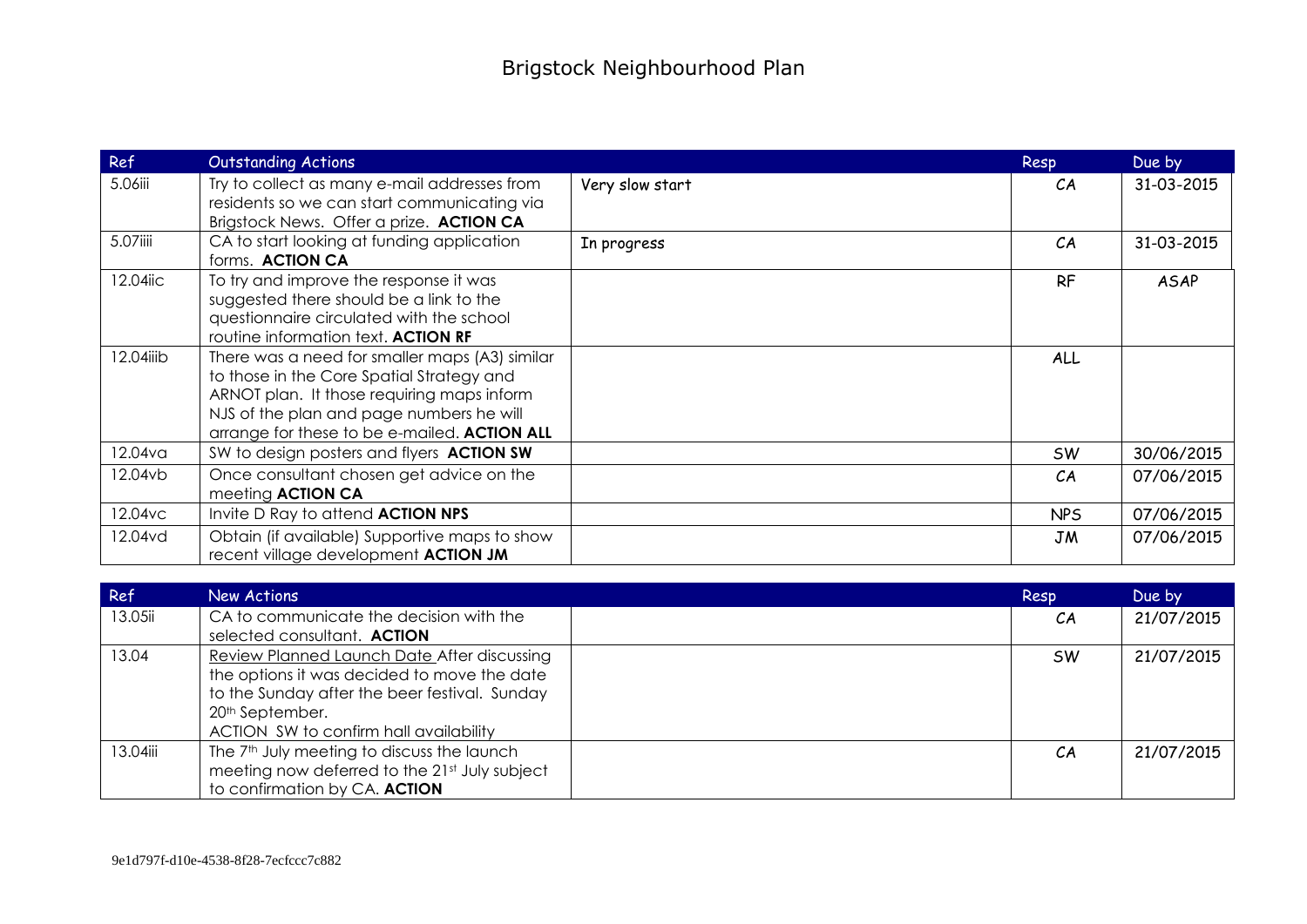# Brigstock Neighbourhood Plan

| 13.05    | Selection of consultant to support the NP<br>project CA to communicate the decision with | CA        | 21/07/2015 |
|----------|------------------------------------------------------------------------------------------|-----------|------------|
|          | the selected consultant. ACTION                                                          |           |            |
| 13.07i   | It was agreed that the project should have a                                             | sw        | 21/07/2015 |
|          | logo based on the initials ONP Our<br>Neighbourhood Plan SW to design ACTION             |           |            |
| 13.07ii  | Letter to local businesses to be circulated                                              | LS        | 21/07/2015 |
|          | when launch date (confirmed and set in                                                   |           |            |
|          | concrete) <b>ACTION LS</b>                                                               |           |            |
| 13.07iii | It was agreed that the flyer circulated to all                                           | <b>SW</b> | 21/07/2015 |
|          | houses would also include the questionnaire                                              |           |            |
|          | <b>ACTION SW</b>                                                                         |           |            |